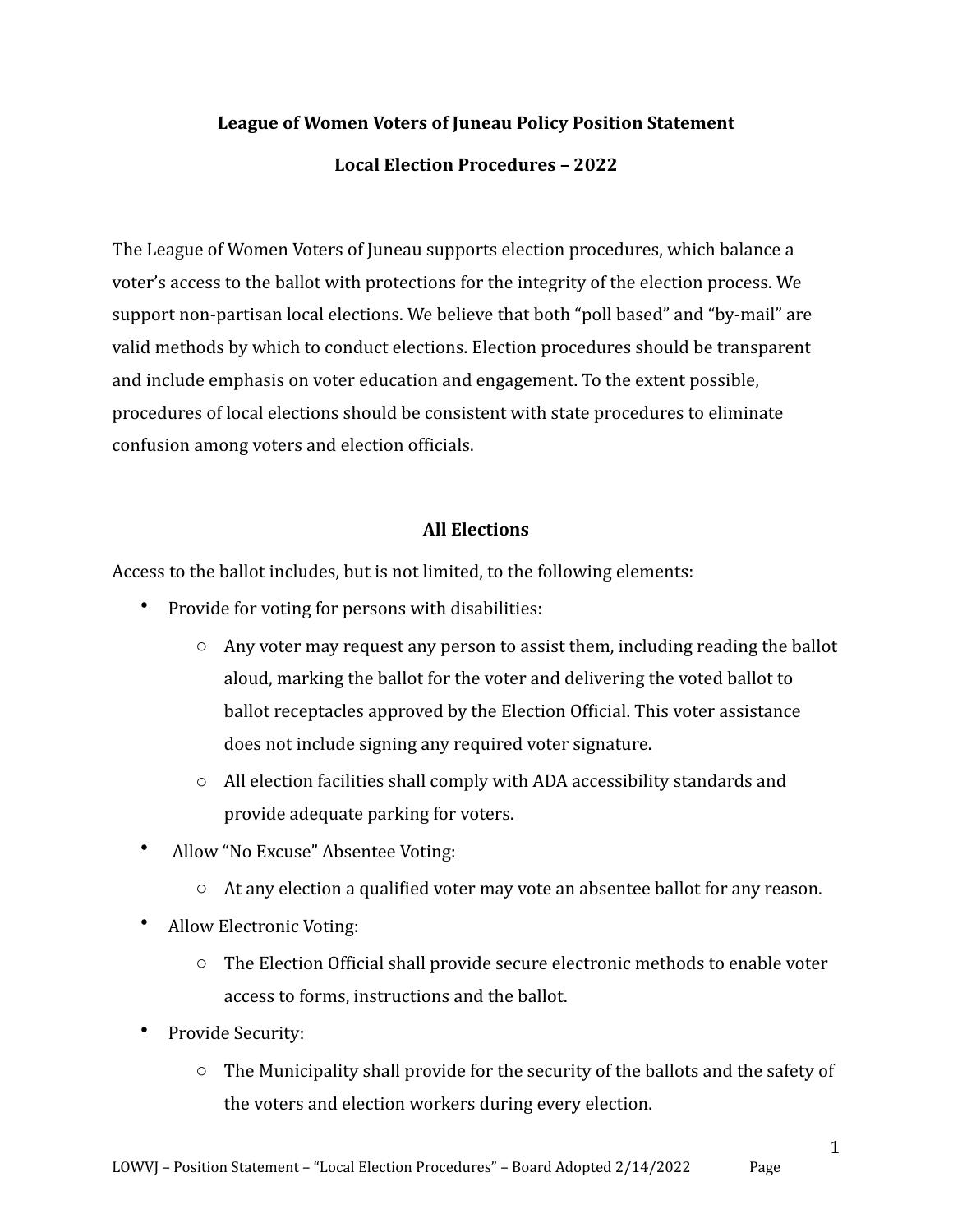Election Integrity includes, but is not limited to, the following elements:

- Coordinate with the State of Alaska Division of Elections to ensure the accuracy of the voter registration list, the ability to use the current voter list for each election, to update voter information and signatures in the voter database, and to provide voter participation records (voter history).
- Coordinate with the U.S. Postal Service on the conduct of an election, including the design of election mailings, security and expediency in handling, delivery and return of election mail.
- Coordinate with a professional printer (and mailer, if conducting an election by mail.)
- Provide safeguards in processing and counting ballots to ensure valid election returns.
- Ensure the security of all election facilities, including polling places, vote centers, and ballot processing/storage facilities.
- Allow for reasonable public inspection of all stages of the election process.
- Require a paper ballot and a paper record of ballots cast, including those cast electronically.
- Continue municipal participation in municipal official financial disclosure and campaign disclosure programs administered by the Alaska Public Offices Commission, or by a voter approved locally administered program.

Voter Education and Engagement includes, but is not limited to, the following elements:

- Provide clear wording and layout on the ballot.
- Provide simply written forms and instructions.
- Maintain neutrality and accuracy in any municipally published information regarding ballot measures and candidates.
- Document and publish the safeguards used in processing and counting ballots in order to demonstrate the validity of election returns.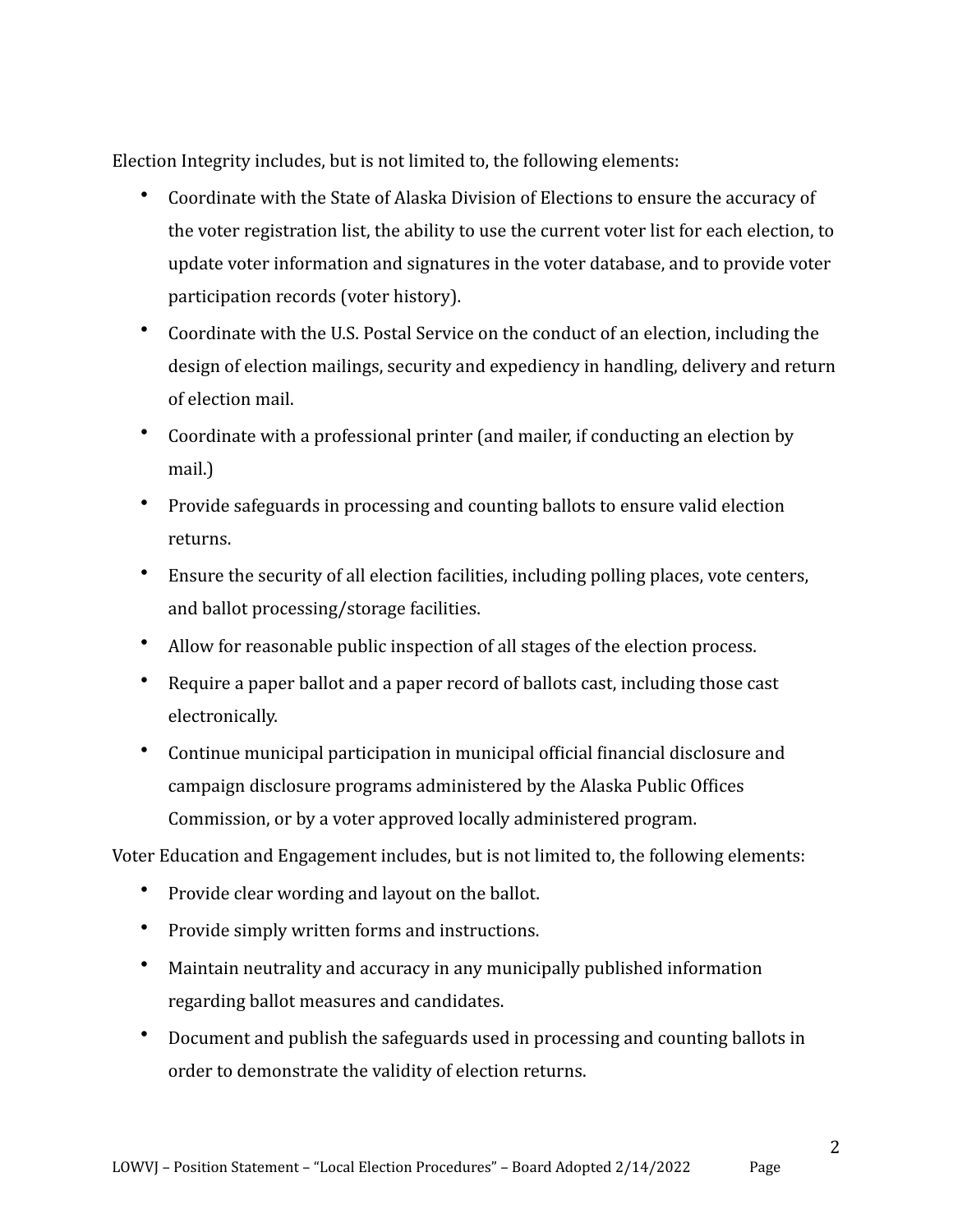• Determine the method of the regular October election (polling place  $\prime$  by mail  $\prime$ other) in a timely manner, in order to give voters, candidates and the election official the maximum time to prepare for the election.

## **Poll-Based Elections**

- To the extent possible, poll locations should be the same as used by the State of Alaska Division of Elections.
- Hours that the polls are open on Election Day should be the same as used by the State of Alaska Division of Elections.
- When a precinct polling location is moved, every voter registered in that precinct should be notified in writing, in a timely manner, that the poll has been moved and given instructions on where to vote, prior to election day, unless an emergency prohibits the use of the poll on election day.
- Continue to provide absentee ballot application forms directly to qualified voters who are designated on the State of Alaska voter registration list as "Permanent Absentee Voters."
- Early Voting:
	- $\circ$  Qualified voters shall be allowed to vote early, as soon as the ballots are available from the election official, up to and including Election Day, in locations and at places and times determined by the municipal election official. Such places and times shall be included in the Notice of Election and other election publications.
- <span id="page-2-0"></span>Require voter identification in order to cast a ballot as outlined in Alaska Statute 15.15.225.[1](#page-3-0)

# **By-Mail Elections**

- Require the voter to sign and date the ballot return envelope.
- Provide a unique bar code to identify each registered voter's mailed ballot.
- Require signature verification of the voter's signature.
- Provide for ballot tracking to allow voters to track their ballots through the process.